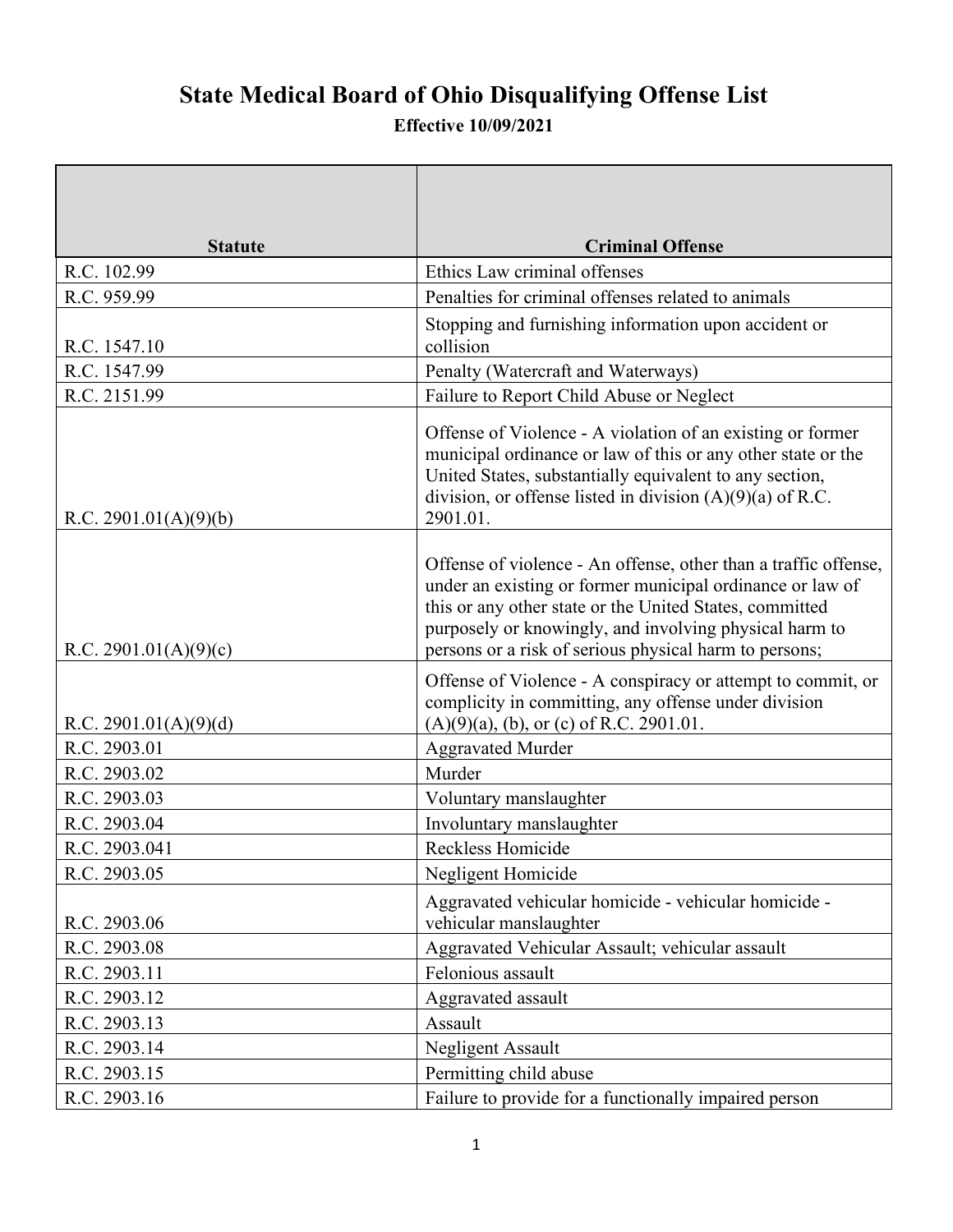| R.C. 2903.21                                 | Aggravated menacing                                          |
|----------------------------------------------|--------------------------------------------------------------|
| R.C. 2903.211                                | Menacing by stalking                                         |
| R.C. 2903.22                                 | Menacing                                                     |
| R.C. 2903.32                                 | <b>Female Genital Mutilation</b>                             |
| R.C. 2903.34                                 | Patient abuse or neglect                                     |
| R.C. 2903.341                                | Patient endangerment                                         |
| R.C. 2903.35                                 | Filing false patient abuse or neglect complaints             |
| R.C. 2905.01                                 | Kidnapping                                                   |
| R.C. 2905.02                                 | Abduction                                                    |
| R.C. 2905.03                                 | Unlawful restraint                                           |
| R.C. 2905.05                                 | Criminal child enticement                                    |
|                                              |                                                              |
| R.C. 2905.11                                 | Extortion                                                    |
| R.C. 2905.32                                 | Trafficking in persons                                       |
| R.C. 2905.33                                 | Unlawful conduct with respect to documents                   |
| R.C. 2907.02                                 | Rape                                                         |
| R.C. 2907.03                                 | <b>Sexual Battery</b>                                        |
| R.C. 2907.04                                 | Unlawful Sexual Contact with a Minor                         |
| R.C. 2907.05                                 | Gross Sexual Imposition                                      |
| R.C. 2907.06                                 | <b>Sexual Imposition</b>                                     |
| R.C. 2907.07                                 | Importuning                                                  |
| R.C. 2907.08                                 | Voyeurism                                                    |
| R.C. 2907.09                                 | Public Indecency                                             |
| violation of former R.C. 2907.12 (referenced |                                                              |
| by R.C. 2901.01(A)(9)(a))                    | Felonious sexual penetration                                 |
| R.C. 2907.19                                 | Commercial sexual exploitation of a minor                    |
| R.C. 2907.21                                 | Compelling prostitution                                      |
| R.C. 2907.22                                 | Promoting prostitution                                       |
|                                              | Enticement or solicitation to patronize a prostitute;        |
| R.C. 2907.23                                 | procurement of a prostitute for another                      |
| R.C. 2907.231                                | Engaging in prostitution                                     |
| R.C. 2907.24                                 | Soliciting; solicitation after positive HIV test             |
|                                              | Loitering to Engage in Solicitation; loitering to engage in  |
| R.C. 2907.241                                | solicitation after positive HIV test                         |
| R.C. 2907.25                                 | Prostitution; prostitution after positive HIV test           |
| R.C. 2907.31                                 | Disseminating Matter Harmful to Juveniles                    |
| R.C. 2907.32                                 | Pandering obscenity                                          |
| R.C. 2907.321                                | Pandering obscenity involving a minor or impaired person     |
|                                              | Pandering sexually oriented matter involving a minor or      |
| R.C. 2907.322                                | impaired person                                              |
|                                              | Illegal use of a minor or impaired person in nudity-oriented |
| R.C. 2907.323                                | material or performance                                      |
| R.C. 2907.33                                 | Deception to obtain matter harmful to juveniles              |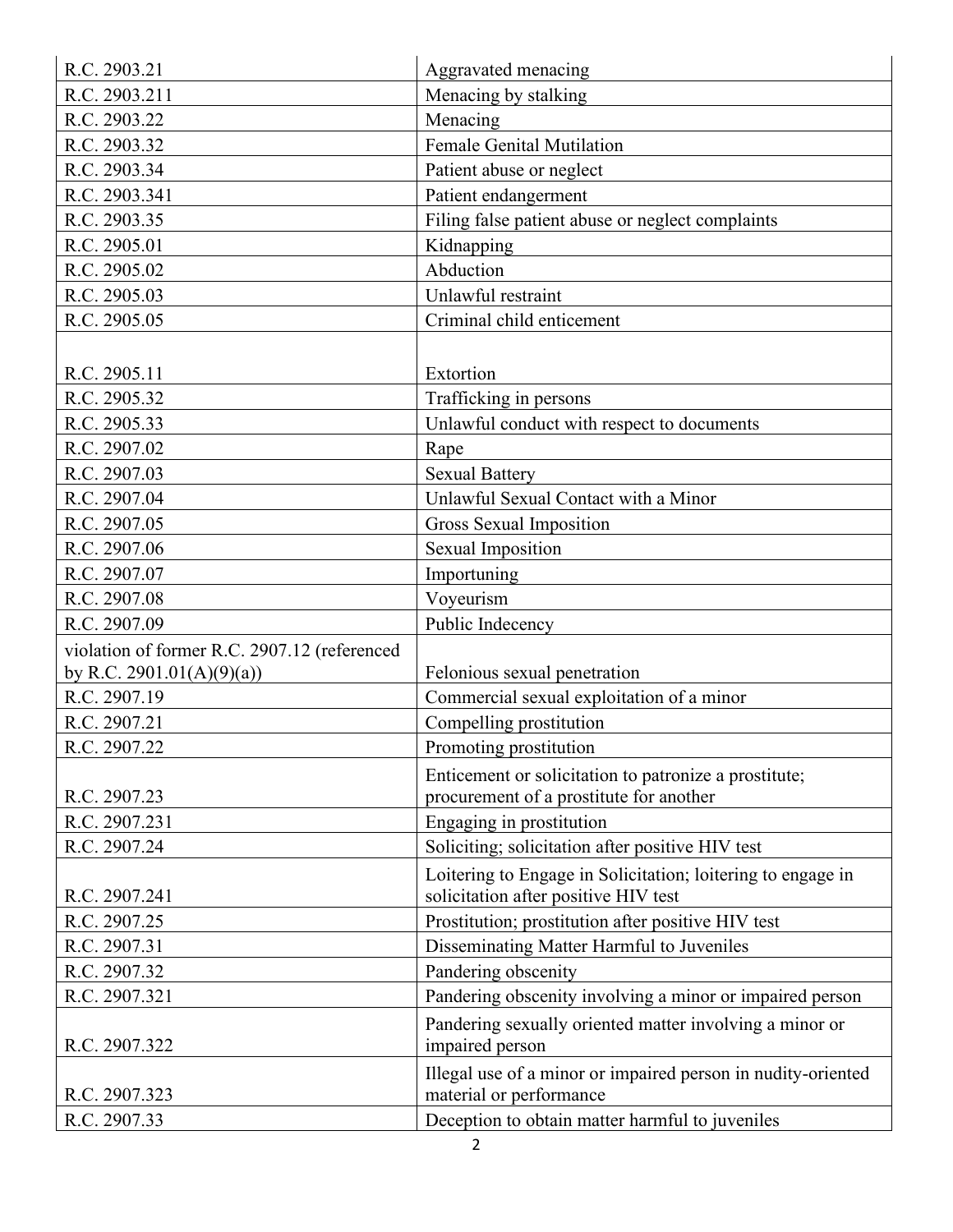| R.C. 2907.34  | Compelling acceptance of objectionable materials                                                                    |
|---------------|---------------------------------------------------------------------------------------------------------------------|
| R.C. 2909.02  | Aggravated arson                                                                                                    |
| R.C. 2909.03  | Arson                                                                                                               |
| R.C. 2909.04  | Disrupting public services                                                                                          |
| R.C. 2909.05  | Vandalism                                                                                                           |
| R.C. 2909.06  | Criminal damaging or endangering                                                                                    |
| R.C. 2909.07  | Criminal Mischief                                                                                                   |
| R.C. 2909.22  | Soliciting or providing support for act of terrorism                                                                |
| R.C. 2909.23  | Making terroristic threat                                                                                           |
| R.C. 2909.24  | Terrorism                                                                                                           |
| R.C. 2909.26  | Criminal possession of chemical, biological, radiological or<br>nuclear weapon or explosive device                  |
| R.C. 2909.27  | Criminal use of chemical, biological, radiological, or nuclear<br>weapon or explosive device                        |
| R.C. 2909.28  | Illegal assembly or possession of chemicals or substances for<br>manufacture of prohibited weapons                  |
| R.C. 2909.29  | Money laundering in support of terrorism                                                                            |
| R.C. 2911.01  | Aggravated robbery                                                                                                  |
| R.C. 2911.02  | Robbery                                                                                                             |
| R.C. 2911.11  | Aggravated burglary                                                                                                 |
| R.C. 2911.12  | Burglary                                                                                                            |
| R.C. 2911.13  | <b>Breaking and Entering</b>                                                                                        |
| R.C. 2911.211 | <b>Aggravated Trespass</b>                                                                                          |
| R.C. 2911.31  | Safecracking                                                                                                        |
| R.C. 2911.32  | Tampering with coin machines                                                                                        |
| R.C. 2913.02  | Theft                                                                                                               |
| R.C. 2913.03  | Unauthorized Use of a Motor Vehicle                                                                                 |
| R.C. 2913.04  | Unauthorized Use of Property                                                                                        |
| R.C. 2913.041 | Possession or sale of unauthorized cable television device                                                          |
| R.C. 2913.05  | <b>Telecommunications Fraud</b>                                                                                     |
| R.C. 2913.06  | Unlawful use of telecommunications device                                                                           |
| R.C. 2913.11  | Passing bad checks                                                                                                  |
| R.C. 2913.21  | Misuse of credit cards                                                                                              |
| R.C. 2913.30  | Counterfeiting                                                                                                      |
| R.C. 2913.31  | Forgery                                                                                                             |
| R.C. 2913.32  | Criminal simulation                                                                                                 |
| R.C. 2913.33  | Making or using slugs                                                                                               |
| R.C. 2913.40  | Medicaid Fraud                                                                                                      |
| R.C. 2913.401 | Medicaid eligibility fraud                                                                                          |
| R.C. 2913.42  | Tampering with Records                                                                                              |
| R.C. 2913.421 | Illegally transmitting multiple commercial electronic mail<br>messages (spamming) - unauthorized access of computer |
| R.C. 2913.43  | Securing writings by deception                                                                                      |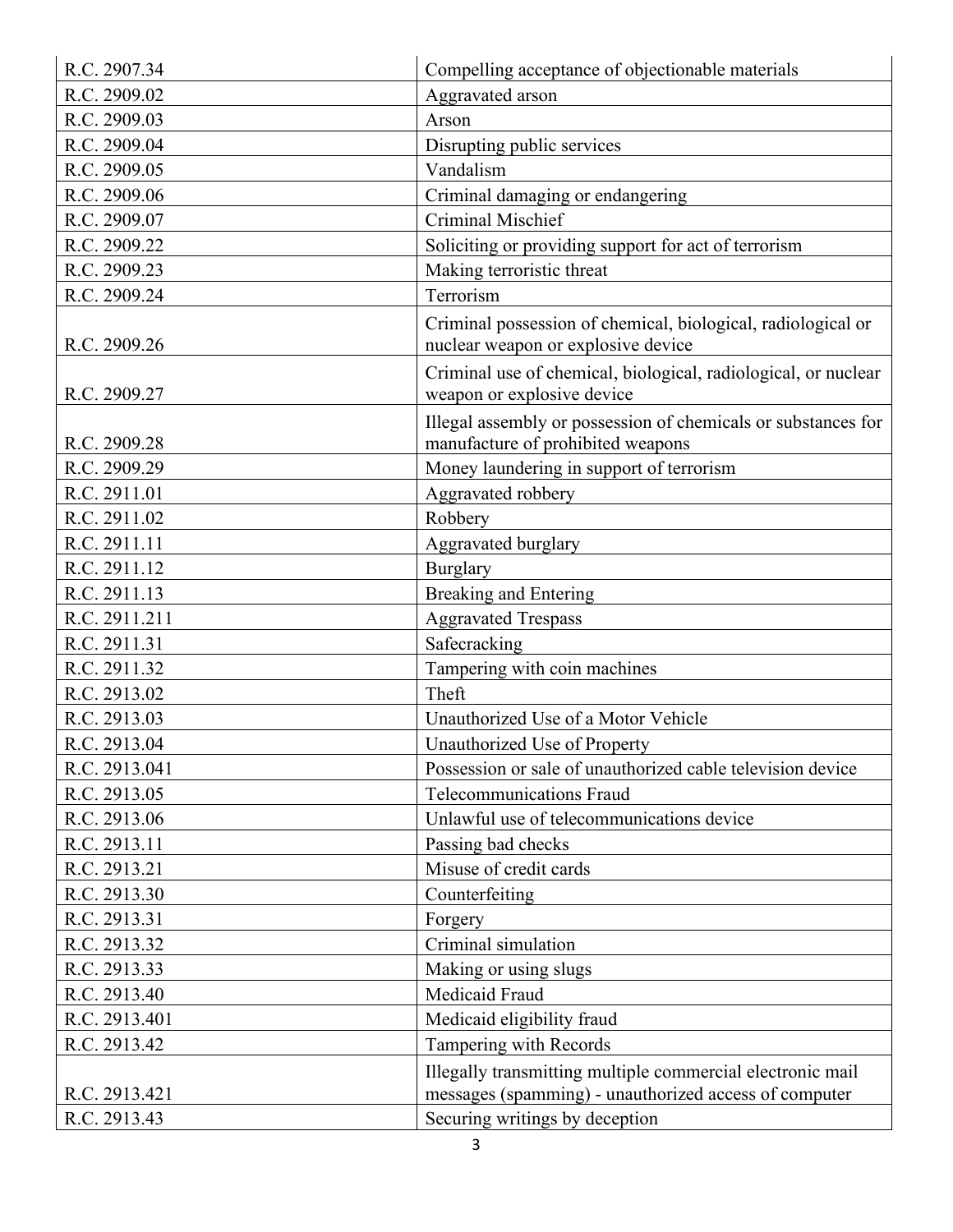| R.C. 2913.44  | Personating an officer                                                                                                            |
|---------------|-----------------------------------------------------------------------------------------------------------------------------------|
| R.C. 2913.45  | Defrauding creditors                                                                                                              |
| R.C. 2913.46  | Illegal use of food stamps or WIC program benefits                                                                                |
| R.C. 2913.47  | <b>Insurance Fraud</b>                                                                                                            |
| R.C. 2913.48  | Workers' Compensation Fraud                                                                                                       |
| R.C. 2913.49  | <b>Identity Fraud</b>                                                                                                             |
| R.C. 2913.51  | Receiving Stolen Property                                                                                                         |
| R.C. 2915.05  | Cheating - corrupting sports                                                                                                      |
| R.C. 2917.01  | Inciting to Violence                                                                                                              |
| R.C. 2917.02  | Aggravated riot                                                                                                                   |
| R.C. 2917.03  | Riot                                                                                                                              |
| R.C. 2917.11  | <b>Disorderly Conduct</b>                                                                                                         |
| R.C. 2917.21  | <b>Telecommunications Harassment</b>                                                                                              |
| R.C. 2917.211 | Nonconsensual dissemination of private sexual images                                                                              |
| R.C. 2917.31  | Inducing panic                                                                                                                    |
| R.C. 2917.32  | Making false alarms                                                                                                               |
|               | Unlawful possession or use of a hoax weapon of mass                                                                               |
| R.C. 2917.33  | destruction                                                                                                                       |
| R.C. 2917.47  | Improperly handling infectious agents                                                                                             |
| R.C. 2919.10  | Abortion related to finding of down syndrome                                                                                      |
| R.C. 2919.12  | <b>Unlawful Abortion</b>                                                                                                          |
| R.C. 2919.121 | Unlawful Abortion upon minor                                                                                                      |
| R.C. 2919.123 | Unlawful distribution of an abortion-inducing drug                                                                                |
| R.C. 2919.124 | Unlawful performance of a drug-induced abortion                                                                                   |
| R.C. 2919.13  | Abortion manslaughter                                                                                                             |
| R.C. 2919.14  | Abortion trafficking                                                                                                              |
| R.C. 2919.15  | Dismemberment feticide                                                                                                            |
| R.C. 2919.151 | Partial birth feticide                                                                                                            |
| R.C. 2919.17  | Terminating or attempting to terminate a human pregnancy<br>after viability                                                       |
| R.C. 2919.171 | Abortion report falsification                                                                                                     |
| R.C. 2919.18  | Failure to perform viability testing                                                                                              |
| R.C. 2919.193 | Performing or inducing an abortion before determining<br>whether there is a detectable fetal heartbeat                            |
| R.C. 2919.194 | Performing or inducing an abortion without informed<br>consent when there is a detectable fetal heartbeat                         |
| R.C. 2919.195 | Performing or inducing an abortion after the detection of a<br>fetal heartbeat                                                    |
| R.C. 2919.201 | Terminating or attempting to terminate pregnancy of pain-<br>capable unborn child (Abortion after gestational age of 20<br>weeks) |
| R.C. 2919.202 | Pain-capable unborn child abortion report falsification                                                                           |
| R.C. 2919.203 | Failure to perform probable post-fertilization age testing                                                                        |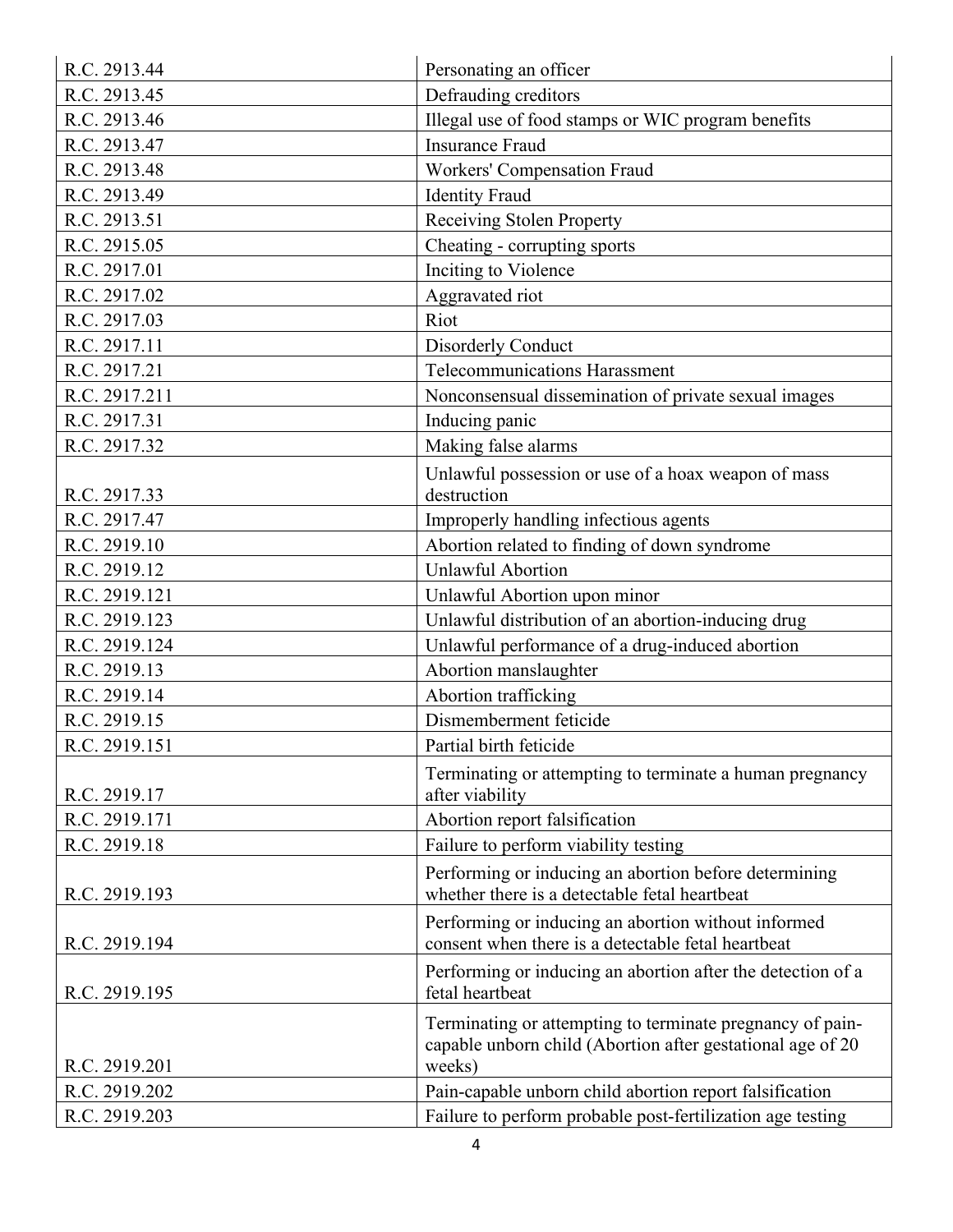| R.C. 2919.21   | Nonsupport of dependents                                                                                                                     |
|----------------|----------------------------------------------------------------------------------------------------------------------------------------------|
| R.C. 2919.22   | <b>Endangering Children</b>                                                                                                                  |
| R.C. 2919.23   | Interference with custody                                                                                                                    |
| R.C. 2919.24   | Contributing to the unruliness or delinquency of a child                                                                                     |
| R.C. 2919.25   | Domestic Violence                                                                                                                            |
| R.C. 2919.27   | Violating a protection order, consent agreement, or anti-<br>stalking protection order; protection order issued by court of<br>another state |
| R.C. 2921.02   | <b>Bribery</b>                                                                                                                               |
| R.C. 2921.03   | Intimidation                                                                                                                                 |
| R.C. 2921.04   | Intimidation of an attorney, victim, or witness in a criminal<br>case or delinquent child action proceeding                                  |
| R.C. 2921.05   | Retaliation                                                                                                                                  |
| R.C. 2921.11   | Perjury                                                                                                                                      |
| R.C. 2921.12   | Tampering with Evidence                                                                                                                      |
| R.C. 2921.13   | Falsification                                                                                                                                |
| R.C. 2921.14   | Making or causing false report of child abuse or neglect                                                                                     |
| R.C. 2921.15   | Making false allegation of peace officer misconduct                                                                                          |
|                | Failure to Report a Crime or Knowledge of a Death or Burn                                                                                    |
| R.C. 2921.22   | Injury                                                                                                                                       |
| R.C. 2921.29   | Failure to disclose personal information                                                                                                     |
| R.C. 2921.31   | <b>Obstructing Official Business</b>                                                                                                         |
| R.C. 2921.32   | Obstructing justice                                                                                                                          |
| R.C. 2921.321  | Assaulting or harassing police dog or horse or service dog                                                                                   |
| R.C. 2921.33   | Resisting arrest                                                                                                                             |
| R.C. 2921.331  | Failure to Comply with Order or Signal of Police Officer                                                                                     |
| R.C. 2921.34   | Escape                                                                                                                                       |
| R.C. 2921.35   | Aiding escape or resistance to lawful authority                                                                                              |
| R.C. 2921.36   | Illegal conveyance of weapons, drugs or other prohibited<br>items onto grounds of detention facility or institution                          |
| R.C. 2921.38   | Harassment by inmate                                                                                                                         |
| R.C. 2921.41   | Theft in office                                                                                                                              |
| R.C. 2921.42   | Having an unlawful interest in a public contract                                                                                             |
| R.C. 2921.44   | Dereliction of duty                                                                                                                          |
| R.C. 2921.45   | Interfering with civil rights                                                                                                                |
| R.C. 2923.01   | Conspiracy to commit any offense in this disqualifying<br>offense list                                                                       |
| R.C. 2923.02   | Attempt to commit any offense in this disqualifying offense<br>list                                                                          |
| R.C. 2923.03   | Complicity in committing any offense in this disqualifying<br>offense list                                                                   |
| R.C. 2923.12   | <b>Carrying Concealed Weapons</b>                                                                                                            |
| R.C. 2923.1211 | Falsification of a concealed handgun license; possessing a<br>revoked or suspended concealed handgun license                                 |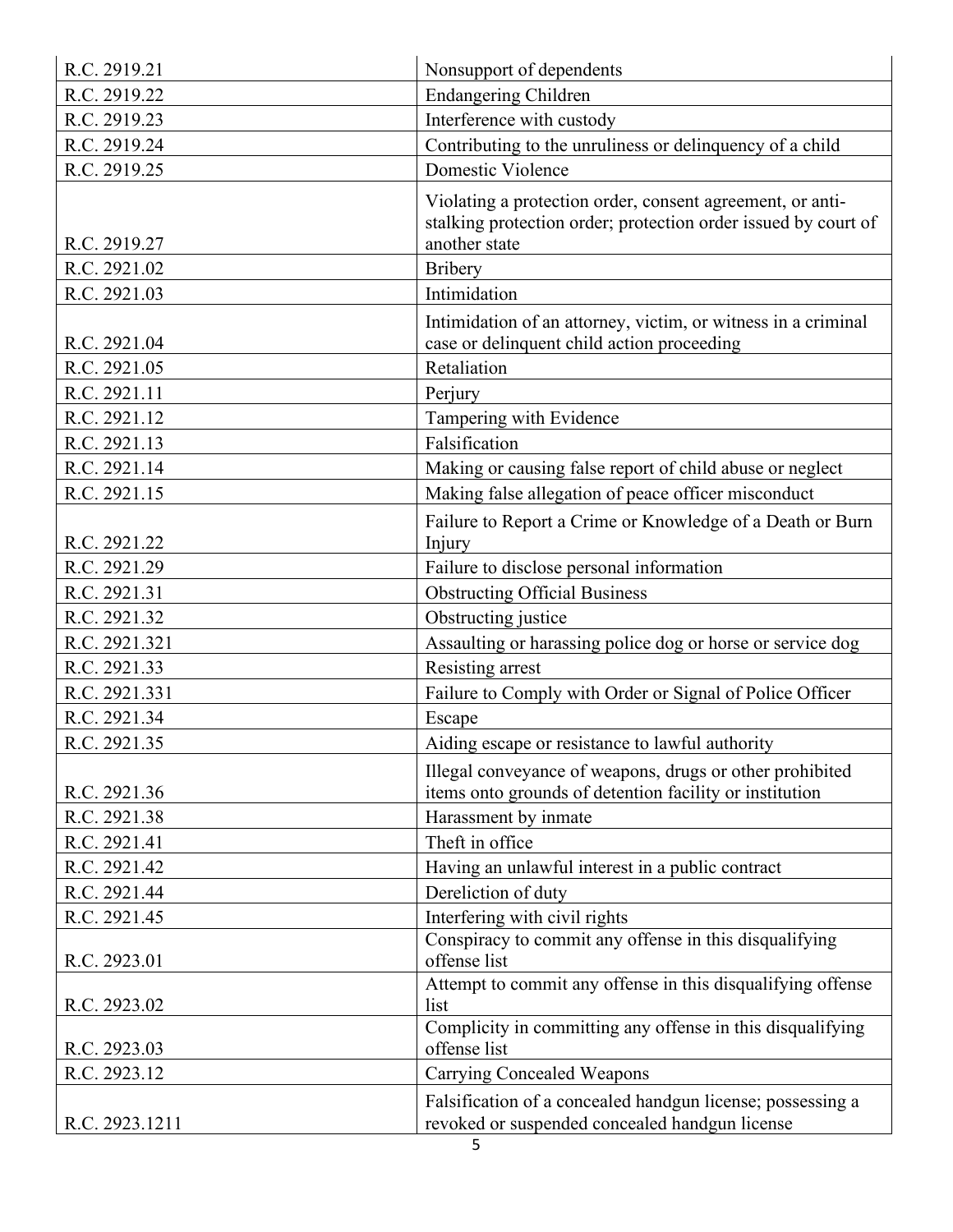| Possession of deadly weapon while under detention<br>R.C. 2923.131<br>Use of firearm or dangerous ordnance by violent career<br>R.C. 2923.132<br>criminal<br>R.C. 2923.15<br>Using weapons while intoxicated<br>R.C. 2923.16<br>Improperly handling firearms in a motor vehicle<br>Improperly discharging a firearm at or into a habitation, in a<br>school safety zone, or with the intent to cause harm or panic<br>to persons in a school building or at a school function<br>R.C. 2923.161<br>Unlawful Possession of Dangerous Ordnance; illegally<br>manufacturing or processing explosives<br>R.C. 2923.17<br>Unlawful transaction in weapons<br>R.C. 2923.20<br>Improperly furnishing firearms to a minor<br>R.C. 2923.21<br>Possessing Criminal Tools<br>R.C. 2923.24<br>R.C. 2923.241<br>Hidden compartments in vehicles<br>R.C. 2923.32<br>Engaging in a Pattern of Corrupt Activity<br>Participating in criminal gang<br>R.C. 2923.42<br>Corrupting Another with Drugs<br>R.C. 2925.02<br>Trafficking in Drugs; aggravated trafficking in drugs<br>R.C. 2925.03<br>Illegal manufacture of drugs; illegal cultivation of marihuana<br>R.C. 2925.04<br>Illegal assembly or possession of chemicals for manufacture<br>of drugs<br>R.C. 2925.041<br>Aggravated funding of drug trafficking; funding of drug<br>trafficking; funding of marihuana trafficking<br>R.C. 2925.05<br>Illegal administration or distribution of anabolic steroids<br>R.C. 2925.06<br>Sale or use of drugs not approved by Food and Drug<br>Administration<br>R.C. 2925.09<br>R.C. 2925.11<br>Possession of controlled substances<br>R.C. 2925.11<br><b>Aggravated Possession of Drugs</b><br>R.C. 2925.12<br>Possessing drug abuse instruments<br>Permitting Drug Abuse<br>R.C. 2925.13<br>R.C. 2925.14<br>Illegal use or possession of drug paraphernalia<br>Illegal use or possession of marihuana drug paraphernalia<br>R.C. 2925.141<br>Deception to Obtain Dangerous Drugs<br>R.C. 2925.22<br><b>Illegal Processing of Drug Documents</b><br>R.C. 2925.23<br>Tampering with drugs<br>R.C. 2925.24<br>Abusing harmful intoxicants<br>R.C. 2925.31<br>Trafficking in harmful intoxicants - improperly dispensing<br>or distributing nitrous oxide<br>R.C. 2925.32<br>Illegal dispensing of drug samples<br>R.C. 2925.36<br>Counterfeit controlled substance offenses<br>R.C. 2925.37<br>Unlawful purchase of pseudoephedrine or ephedrine product<br>R.C. 2925.55<br>R.C. 2925.56<br>Unlawful sale of pseudoephedrine or ephedrine product | R.C. 2923.13 | Having Weapons While Under Disability |
|---------------------------------------------------------------------------------------------------------------------------------------------------------------------------------------------------------------------------------------------------------------------------------------------------------------------------------------------------------------------------------------------------------------------------------------------------------------------------------------------------------------------------------------------------------------------------------------------------------------------------------------------------------------------------------------------------------------------------------------------------------------------------------------------------------------------------------------------------------------------------------------------------------------------------------------------------------------------------------------------------------------------------------------------------------------------------------------------------------------------------------------------------------------------------------------------------------------------------------------------------------------------------------------------------------------------------------------------------------------------------------------------------------------------------------------------------------------------------------------------------------------------------------------------------------------------------------------------------------------------------------------------------------------------------------------------------------------------------------------------------------------------------------------------------------------------------------------------------------------------------------------------------------------------------------------------------------------------------------------------------------------------------------------------------------------------------------------------------------------------------------------------------------------------------------------------------------------------------------------------------------------------------------------------------------------------------------------------------------------------------------------------------------------------------------------------------------------------------------------------------------------------------------|--------------|---------------------------------------|
|                                                                                                                                                                                                                                                                                                                                                                                                                                                                                                                                                                                                                                                                                                                                                                                                                                                                                                                                                                                                                                                                                                                                                                                                                                                                                                                                                                                                                                                                                                                                                                                                                                                                                                                                                                                                                                                                                                                                                                                                                                                                                                                                                                                                                                                                                                                                                                                                                                                                                                                                 |              |                                       |
|                                                                                                                                                                                                                                                                                                                                                                                                                                                                                                                                                                                                                                                                                                                                                                                                                                                                                                                                                                                                                                                                                                                                                                                                                                                                                                                                                                                                                                                                                                                                                                                                                                                                                                                                                                                                                                                                                                                                                                                                                                                                                                                                                                                                                                                                                                                                                                                                                                                                                                                                 |              |                                       |
|                                                                                                                                                                                                                                                                                                                                                                                                                                                                                                                                                                                                                                                                                                                                                                                                                                                                                                                                                                                                                                                                                                                                                                                                                                                                                                                                                                                                                                                                                                                                                                                                                                                                                                                                                                                                                                                                                                                                                                                                                                                                                                                                                                                                                                                                                                                                                                                                                                                                                                                                 |              |                                       |
|                                                                                                                                                                                                                                                                                                                                                                                                                                                                                                                                                                                                                                                                                                                                                                                                                                                                                                                                                                                                                                                                                                                                                                                                                                                                                                                                                                                                                                                                                                                                                                                                                                                                                                                                                                                                                                                                                                                                                                                                                                                                                                                                                                                                                                                                                                                                                                                                                                                                                                                                 |              |                                       |
|                                                                                                                                                                                                                                                                                                                                                                                                                                                                                                                                                                                                                                                                                                                                                                                                                                                                                                                                                                                                                                                                                                                                                                                                                                                                                                                                                                                                                                                                                                                                                                                                                                                                                                                                                                                                                                                                                                                                                                                                                                                                                                                                                                                                                                                                                                                                                                                                                                                                                                                                 |              |                                       |
|                                                                                                                                                                                                                                                                                                                                                                                                                                                                                                                                                                                                                                                                                                                                                                                                                                                                                                                                                                                                                                                                                                                                                                                                                                                                                                                                                                                                                                                                                                                                                                                                                                                                                                                                                                                                                                                                                                                                                                                                                                                                                                                                                                                                                                                                                                                                                                                                                                                                                                                                 |              |                                       |
|                                                                                                                                                                                                                                                                                                                                                                                                                                                                                                                                                                                                                                                                                                                                                                                                                                                                                                                                                                                                                                                                                                                                                                                                                                                                                                                                                                                                                                                                                                                                                                                                                                                                                                                                                                                                                                                                                                                                                                                                                                                                                                                                                                                                                                                                                                                                                                                                                                                                                                                                 |              |                                       |
|                                                                                                                                                                                                                                                                                                                                                                                                                                                                                                                                                                                                                                                                                                                                                                                                                                                                                                                                                                                                                                                                                                                                                                                                                                                                                                                                                                                                                                                                                                                                                                                                                                                                                                                                                                                                                                                                                                                                                                                                                                                                                                                                                                                                                                                                                                                                                                                                                                                                                                                                 |              |                                       |
|                                                                                                                                                                                                                                                                                                                                                                                                                                                                                                                                                                                                                                                                                                                                                                                                                                                                                                                                                                                                                                                                                                                                                                                                                                                                                                                                                                                                                                                                                                                                                                                                                                                                                                                                                                                                                                                                                                                                                                                                                                                                                                                                                                                                                                                                                                                                                                                                                                                                                                                                 |              |                                       |
|                                                                                                                                                                                                                                                                                                                                                                                                                                                                                                                                                                                                                                                                                                                                                                                                                                                                                                                                                                                                                                                                                                                                                                                                                                                                                                                                                                                                                                                                                                                                                                                                                                                                                                                                                                                                                                                                                                                                                                                                                                                                                                                                                                                                                                                                                                                                                                                                                                                                                                                                 |              |                                       |
|                                                                                                                                                                                                                                                                                                                                                                                                                                                                                                                                                                                                                                                                                                                                                                                                                                                                                                                                                                                                                                                                                                                                                                                                                                                                                                                                                                                                                                                                                                                                                                                                                                                                                                                                                                                                                                                                                                                                                                                                                                                                                                                                                                                                                                                                                                                                                                                                                                                                                                                                 |              |                                       |
|                                                                                                                                                                                                                                                                                                                                                                                                                                                                                                                                                                                                                                                                                                                                                                                                                                                                                                                                                                                                                                                                                                                                                                                                                                                                                                                                                                                                                                                                                                                                                                                                                                                                                                                                                                                                                                                                                                                                                                                                                                                                                                                                                                                                                                                                                                                                                                                                                                                                                                                                 |              |                                       |
|                                                                                                                                                                                                                                                                                                                                                                                                                                                                                                                                                                                                                                                                                                                                                                                                                                                                                                                                                                                                                                                                                                                                                                                                                                                                                                                                                                                                                                                                                                                                                                                                                                                                                                                                                                                                                                                                                                                                                                                                                                                                                                                                                                                                                                                                                                                                                                                                                                                                                                                                 |              |                                       |
|                                                                                                                                                                                                                                                                                                                                                                                                                                                                                                                                                                                                                                                                                                                                                                                                                                                                                                                                                                                                                                                                                                                                                                                                                                                                                                                                                                                                                                                                                                                                                                                                                                                                                                                                                                                                                                                                                                                                                                                                                                                                                                                                                                                                                                                                                                                                                                                                                                                                                                                                 |              |                                       |
|                                                                                                                                                                                                                                                                                                                                                                                                                                                                                                                                                                                                                                                                                                                                                                                                                                                                                                                                                                                                                                                                                                                                                                                                                                                                                                                                                                                                                                                                                                                                                                                                                                                                                                                                                                                                                                                                                                                                                                                                                                                                                                                                                                                                                                                                                                                                                                                                                                                                                                                                 |              |                                       |
|                                                                                                                                                                                                                                                                                                                                                                                                                                                                                                                                                                                                                                                                                                                                                                                                                                                                                                                                                                                                                                                                                                                                                                                                                                                                                                                                                                                                                                                                                                                                                                                                                                                                                                                                                                                                                                                                                                                                                                                                                                                                                                                                                                                                                                                                                                                                                                                                                                                                                                                                 |              |                                       |
|                                                                                                                                                                                                                                                                                                                                                                                                                                                                                                                                                                                                                                                                                                                                                                                                                                                                                                                                                                                                                                                                                                                                                                                                                                                                                                                                                                                                                                                                                                                                                                                                                                                                                                                                                                                                                                                                                                                                                                                                                                                                                                                                                                                                                                                                                                                                                                                                                                                                                                                                 |              |                                       |
|                                                                                                                                                                                                                                                                                                                                                                                                                                                                                                                                                                                                                                                                                                                                                                                                                                                                                                                                                                                                                                                                                                                                                                                                                                                                                                                                                                                                                                                                                                                                                                                                                                                                                                                                                                                                                                                                                                                                                                                                                                                                                                                                                                                                                                                                                                                                                                                                                                                                                                                                 |              |                                       |
|                                                                                                                                                                                                                                                                                                                                                                                                                                                                                                                                                                                                                                                                                                                                                                                                                                                                                                                                                                                                                                                                                                                                                                                                                                                                                                                                                                                                                                                                                                                                                                                                                                                                                                                                                                                                                                                                                                                                                                                                                                                                                                                                                                                                                                                                                                                                                                                                                                                                                                                                 |              |                                       |
|                                                                                                                                                                                                                                                                                                                                                                                                                                                                                                                                                                                                                                                                                                                                                                                                                                                                                                                                                                                                                                                                                                                                                                                                                                                                                                                                                                                                                                                                                                                                                                                                                                                                                                                                                                                                                                                                                                                                                                                                                                                                                                                                                                                                                                                                                                                                                                                                                                                                                                                                 |              |                                       |
|                                                                                                                                                                                                                                                                                                                                                                                                                                                                                                                                                                                                                                                                                                                                                                                                                                                                                                                                                                                                                                                                                                                                                                                                                                                                                                                                                                                                                                                                                                                                                                                                                                                                                                                                                                                                                                                                                                                                                                                                                                                                                                                                                                                                                                                                                                                                                                                                                                                                                                                                 |              |                                       |
|                                                                                                                                                                                                                                                                                                                                                                                                                                                                                                                                                                                                                                                                                                                                                                                                                                                                                                                                                                                                                                                                                                                                                                                                                                                                                                                                                                                                                                                                                                                                                                                                                                                                                                                                                                                                                                                                                                                                                                                                                                                                                                                                                                                                                                                                                                                                                                                                                                                                                                                                 |              |                                       |
|                                                                                                                                                                                                                                                                                                                                                                                                                                                                                                                                                                                                                                                                                                                                                                                                                                                                                                                                                                                                                                                                                                                                                                                                                                                                                                                                                                                                                                                                                                                                                                                                                                                                                                                                                                                                                                                                                                                                                                                                                                                                                                                                                                                                                                                                                                                                                                                                                                                                                                                                 |              |                                       |
|                                                                                                                                                                                                                                                                                                                                                                                                                                                                                                                                                                                                                                                                                                                                                                                                                                                                                                                                                                                                                                                                                                                                                                                                                                                                                                                                                                                                                                                                                                                                                                                                                                                                                                                                                                                                                                                                                                                                                                                                                                                                                                                                                                                                                                                                                                                                                                                                                                                                                                                                 |              |                                       |
|                                                                                                                                                                                                                                                                                                                                                                                                                                                                                                                                                                                                                                                                                                                                                                                                                                                                                                                                                                                                                                                                                                                                                                                                                                                                                                                                                                                                                                                                                                                                                                                                                                                                                                                                                                                                                                                                                                                                                                                                                                                                                                                                                                                                                                                                                                                                                                                                                                                                                                                                 |              |                                       |
|                                                                                                                                                                                                                                                                                                                                                                                                                                                                                                                                                                                                                                                                                                                                                                                                                                                                                                                                                                                                                                                                                                                                                                                                                                                                                                                                                                                                                                                                                                                                                                                                                                                                                                                                                                                                                                                                                                                                                                                                                                                                                                                                                                                                                                                                                                                                                                                                                                                                                                                                 |              |                                       |
|                                                                                                                                                                                                                                                                                                                                                                                                                                                                                                                                                                                                                                                                                                                                                                                                                                                                                                                                                                                                                                                                                                                                                                                                                                                                                                                                                                                                                                                                                                                                                                                                                                                                                                                                                                                                                                                                                                                                                                                                                                                                                                                                                                                                                                                                                                                                                                                                                                                                                                                                 |              |                                       |
|                                                                                                                                                                                                                                                                                                                                                                                                                                                                                                                                                                                                                                                                                                                                                                                                                                                                                                                                                                                                                                                                                                                                                                                                                                                                                                                                                                                                                                                                                                                                                                                                                                                                                                                                                                                                                                                                                                                                                                                                                                                                                                                                                                                                                                                                                                                                                                                                                                                                                                                                 |              |                                       |
|                                                                                                                                                                                                                                                                                                                                                                                                                                                                                                                                                                                                                                                                                                                                                                                                                                                                                                                                                                                                                                                                                                                                                                                                                                                                                                                                                                                                                                                                                                                                                                                                                                                                                                                                                                                                                                                                                                                                                                                                                                                                                                                                                                                                                                                                                                                                                                                                                                                                                                                                 |              |                                       |
|                                                                                                                                                                                                                                                                                                                                                                                                                                                                                                                                                                                                                                                                                                                                                                                                                                                                                                                                                                                                                                                                                                                                                                                                                                                                                                                                                                                                                                                                                                                                                                                                                                                                                                                                                                                                                                                                                                                                                                                                                                                                                                                                                                                                                                                                                                                                                                                                                                                                                                                                 |              |                                       |
|                                                                                                                                                                                                                                                                                                                                                                                                                                                                                                                                                                                                                                                                                                                                                                                                                                                                                                                                                                                                                                                                                                                                                                                                                                                                                                                                                                                                                                                                                                                                                                                                                                                                                                                                                                                                                                                                                                                                                                                                                                                                                                                                                                                                                                                                                                                                                                                                                                                                                                                                 |              |                                       |
|                                                                                                                                                                                                                                                                                                                                                                                                                                                                                                                                                                                                                                                                                                                                                                                                                                                                                                                                                                                                                                                                                                                                                                                                                                                                                                                                                                                                                                                                                                                                                                                                                                                                                                                                                                                                                                                                                                                                                                                                                                                                                                                                                                                                                                                                                                                                                                                                                                                                                                                                 |              |                                       |
|                                                                                                                                                                                                                                                                                                                                                                                                                                                                                                                                                                                                                                                                                                                                                                                                                                                                                                                                                                                                                                                                                                                                                                                                                                                                                                                                                                                                                                                                                                                                                                                                                                                                                                                                                                                                                                                                                                                                                                                                                                                                                                                                                                                                                                                                                                                                                                                                                                                                                                                                 |              |                                       |
|                                                                                                                                                                                                                                                                                                                                                                                                                                                                                                                                                                                                                                                                                                                                                                                                                                                                                                                                                                                                                                                                                                                                                                                                                                                                                                                                                                                                                                                                                                                                                                                                                                                                                                                                                                                                                                                                                                                                                                                                                                                                                                                                                                                                                                                                                                                                                                                                                                                                                                                                 |              |                                       |
|                                                                                                                                                                                                                                                                                                                                                                                                                                                                                                                                                                                                                                                                                                                                                                                                                                                                                                                                                                                                                                                                                                                                                                                                                                                                                                                                                                                                                                                                                                                                                                                                                                                                                                                                                                                                                                                                                                                                                                                                                                                                                                                                                                                                                                                                                                                                                                                                                                                                                                                                 |              |                                       |
|                                                                                                                                                                                                                                                                                                                                                                                                                                                                                                                                                                                                                                                                                                                                                                                                                                                                                                                                                                                                                                                                                                                                                                                                                                                                                                                                                                                                                                                                                                                                                                                                                                                                                                                                                                                                                                                                                                                                                                                                                                                                                                                                                                                                                                                                                                                                                                                                                                                                                                                                 |              |                                       |
|                                                                                                                                                                                                                                                                                                                                                                                                                                                                                                                                                                                                                                                                                                                                                                                                                                                                                                                                                                                                                                                                                                                                                                                                                                                                                                                                                                                                                                                                                                                                                                                                                                                                                                                                                                                                                                                                                                                                                                                                                                                                                                                                                                                                                                                                                                                                                                                                                                                                                                                                 |              |                                       |
|                                                                                                                                                                                                                                                                                                                                                                                                                                                                                                                                                                                                                                                                                                                                                                                                                                                                                                                                                                                                                                                                                                                                                                                                                                                                                                                                                                                                                                                                                                                                                                                                                                                                                                                                                                                                                                                                                                                                                                                                                                                                                                                                                                                                                                                                                                                                                                                                                                                                                                                                 |              |                                       |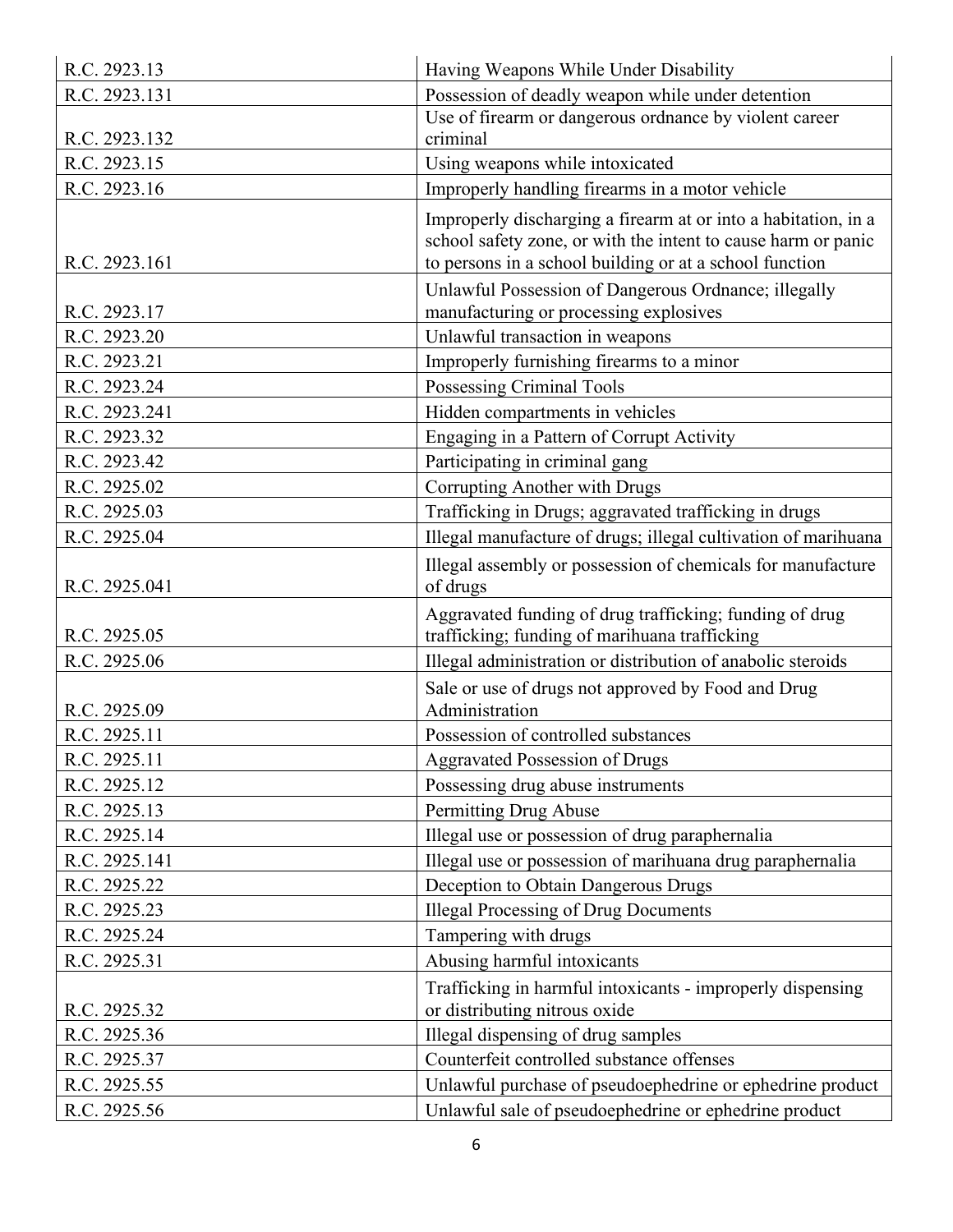|                                                                                                                                                                                                                                                                                        | Illegal pseudoephedrine or ephedrine product transaction                                                                                                                                                                                                                                                                                                                                                                                                                                   |
|----------------------------------------------------------------------------------------------------------------------------------------------------------------------------------------------------------------------------------------------------------------------------------------|--------------------------------------------------------------------------------------------------------------------------------------------------------------------------------------------------------------------------------------------------------------------------------------------------------------------------------------------------------------------------------------------------------------------------------------------------------------------------------------------|
| R.C. 2925.57                                                                                                                                                                                                                                                                           | scan                                                                                                                                                                                                                                                                                                                                                                                                                                                                                       |
| R.C. 2927.01                                                                                                                                                                                                                                                                           | Abuse of a corpse; Gross abuse of a corpse                                                                                                                                                                                                                                                                                                                                                                                                                                                 |
| R.C. 2927.03                                                                                                                                                                                                                                                                           | Injure, intimidate, or interfere with fair housing rights                                                                                                                                                                                                                                                                                                                                                                                                                                  |
| R.C. 2927.11                                                                                                                                                                                                                                                                           | Desecration                                                                                                                                                                                                                                                                                                                                                                                                                                                                                |
| R.C. 2927.12                                                                                                                                                                                                                                                                           | Ethnic Intimidation                                                                                                                                                                                                                                                                                                                                                                                                                                                                        |
| R.C. 2927.13                                                                                                                                                                                                                                                                           | Selling or donating contaminated blood                                                                                                                                                                                                                                                                                                                                                                                                                                                     |
| R.C. 2927.15                                                                                                                                                                                                                                                                           | Unlawful collection of a bodily substance                                                                                                                                                                                                                                                                                                                                                                                                                                                  |
| R.C. 2927.17                                                                                                                                                                                                                                                                           | Advertising of massage services                                                                                                                                                                                                                                                                                                                                                                                                                                                            |
| R.C. 2927.21                                                                                                                                                                                                                                                                           | Receiving proceeds of an offense subject to forfeiture<br>proceedings                                                                                                                                                                                                                                                                                                                                                                                                                      |
| R.C. 2927.24                                                                                                                                                                                                                                                                           | Contaminating substance for human consumption or use or<br>contamination with hazardous chemical, biological, or<br>radioactive substance - spreading false report of<br>contamination.                                                                                                                                                                                                                                                                                                    |
| R.C. $2950.01(A)(13)$                                                                                                                                                                                                                                                                  | A violation of any former law of this state, any existing or<br>former municipal ordinance or law of another state or the<br>United States, any existing or former law applicable in a<br>military court or in an Indian tribal court, or any existing or<br>former law of any nation other than the United States that is<br>or was substantially equivalent to any offense listed in<br>division (A)(1), (2), (3), (4), (5), (6), (7), (8), (9), (10), (11),<br>or (12) of R.C. 2950.01. |
| R.C. $2950.01(A)(14)$                                                                                                                                                                                                                                                                  | Any attempt to commit, conspiracy to commit, or complicity<br>in committing any offense listed in division $(A)(1)$ , $(2)$ , $(3)$ ,<br>$(4)$ , $(5)$ , $(6)$ , $(7)$ , $(8)$ , $(9)$ , $(10)$ , $(11)$ , $(12)$ , or $(13)$ of R.C.<br>2950.01.                                                                                                                                                                                                                                          |
| A violation of any law that requires sex<br>offender registration as described in R.C.<br>2950.01(B). This includes any existing or<br>former municipal ordinance or law of Ohio,<br>any other state of the United States or of the<br>United States that is substantially equivalent. | Sex offender registration                                                                                                                                                                                                                                                                                                                                                                                                                                                                  |
| R.C. 2950.99                                                                                                                                                                                                                                                                           | Penalties for failure of sex offender to register, provide<br>notice of change of address, or verify current residence,<br>school, institution of higher education or place of<br>employment.                                                                                                                                                                                                                                                                                              |
| R.C. 3715.99                                                                                                                                                                                                                                                                           | Pure food and drug law criminal offenses                                                                                                                                                                                                                                                                                                                                                                                                                                                   |
| R.C. 3719.99                                                                                                                                                                                                                                                                           | Controlled substances law criminal offenses                                                                                                                                                                                                                                                                                                                                                                                                                                                |
| R.C. 3999.22                                                                                                                                                                                                                                                                           | Kickbacks, bribes, and rebates prohibited                                                                                                                                                                                                                                                                                                                                                                                                                                                  |
| R.C. 4511.19                                                                                                                                                                                                                                                                           | Operating a vehicle under the influence of alcohol or drugs                                                                                                                                                                                                                                                                                                                                                                                                                                |
| R.C. 4549.02                                                                                                                                                                                                                                                                           | Failure to stop after an accident                                                                                                                                                                                                                                                                                                                                                                                                                                                          |
| R.C. 4549.021                                                                                                                                                                                                                                                                          | Failure to stop after a nonpublic road accident                                                                                                                                                                                                                                                                                                                                                                                                                                            |
| R.C. 4715.99                                                                                                                                                                                                                                                                           | Dentistry law criminal offenses                                                                                                                                                                                                                                                                                                                                                                                                                                                            |
| R.C. 4723.99                                                                                                                                                                                                                                                                           | Nursing law criminal offenses                                                                                                                                                                                                                                                                                                                                                                                                                                                              |
|                                                                                                                                                                                                                                                                                        | Optometry law criminal offenses                                                                                                                                                                                                                                                                                                                                                                                                                                                            |
| R.C. 4725.99                                                                                                                                                                                                                                                                           |                                                                                                                                                                                                                                                                                                                                                                                                                                                                                            |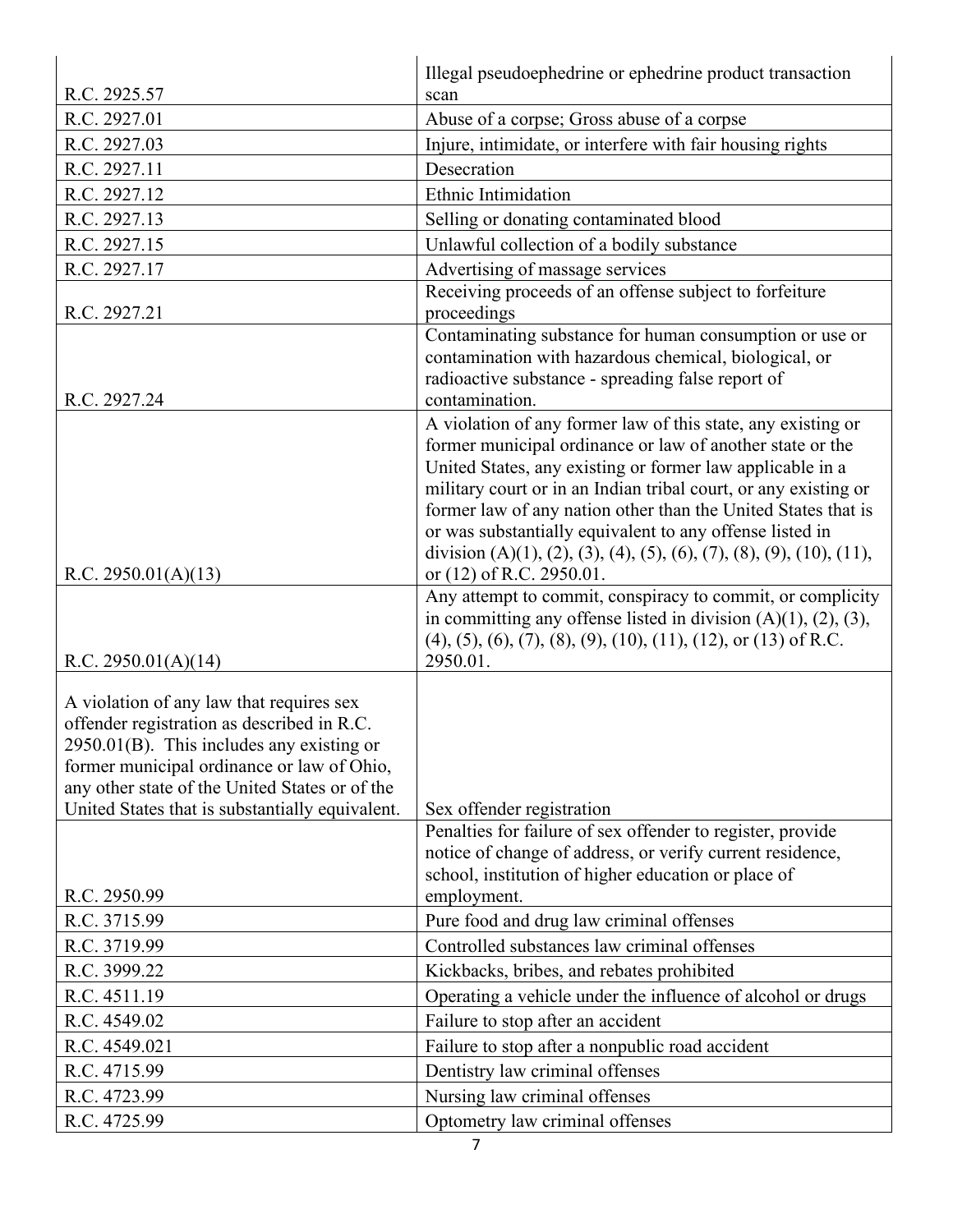| R.C. 4729.99 | Pharmacy law criminal offenses                            |
|--------------|-----------------------------------------------------------|
| R.C. 4730.99 | Physician Assistant law criminal offenses                 |
| R.C. 4731.99 | Physician and limited practitioners law criminal offenses |
| R.C. 4732.99 | Psychologist law criminal offenses                        |
| R.C. 4734.99 | Chiropractor law criminal offenses                        |
| R.C. 4759.99 | Dietetics law criminal offenses                           |
| R.C. 4760.99 | Anesthesiologist assistant law criminal offenses          |
| R.C. 4761.99 | Respiratory care law criminal offenses                    |
| R.C. 4762.99 | Acupuncture law criminal offenses                         |
| R.C. 4765.99 | Emergency medical services law criminal offenses          |
| R.C. 4774.99 | Radiologist assistant law criminal offenses               |
| R.C. 4778.99 | Genetic counselor law criminal offenses                   |
| R.C. 5747.99 | Income tax criminal law offenses                          |

**This disqualifying offense list includes a violation of an existing or former law of Ohio, any other state, or the United States that is substantially equivalent to any of the offenses listed above.** 

**Further, this disqualifying offense list also includes an attempt to commit, complicity in committing, or conspiracy to commit any offense listed above or an offense that is a violation of any other existing or former law of Ohio, any other state, or the United States that is substantially equivalent to any of the offenses listed above.** 

## **Additional federal disqualifying offenses on this Disqualifying Offense List (federal offenses on which the Medical Board has previously taken formal action)**

| 8 U.S.C. 1325  | Improper entry by alien                                   |
|----------------|-----------------------------------------------------------|
| 18 U.S.C. 152  | Concealment of Assets; false oaths and claims; bribery    |
| 18 U.S.C. 844  | Penalties                                                 |
| 18 U.S.C. 1001 | Statements or entreaties generally                        |
| 18 U.S.C. 1035 | False Statements Relating to Health Care Matters          |
| 18 U.S.C. 1167 | Theft from gaming establishments on Indian lands          |
| 18 U.S.C. 1341 | Frauds and swindles                                       |
| 18 U.S.C. 1343 | Fraud by wire, radio or television                        |
| 18 U.S.C. 1347 | Health care fraud                                         |
| 18 U.S.C. 1512 | Tampering with a witness, victim, or informant            |
| 18 U.S.C. 1546 | Fraud and Misuse of visas, permits and other documents    |
|                | Interstate and foreign travel or transportation in aid of |
| 18 U.S.C. 1952 | racketeering enterprise                                   |
| 18 U.S.C. 1956 | Laundering of monetary instruments                        |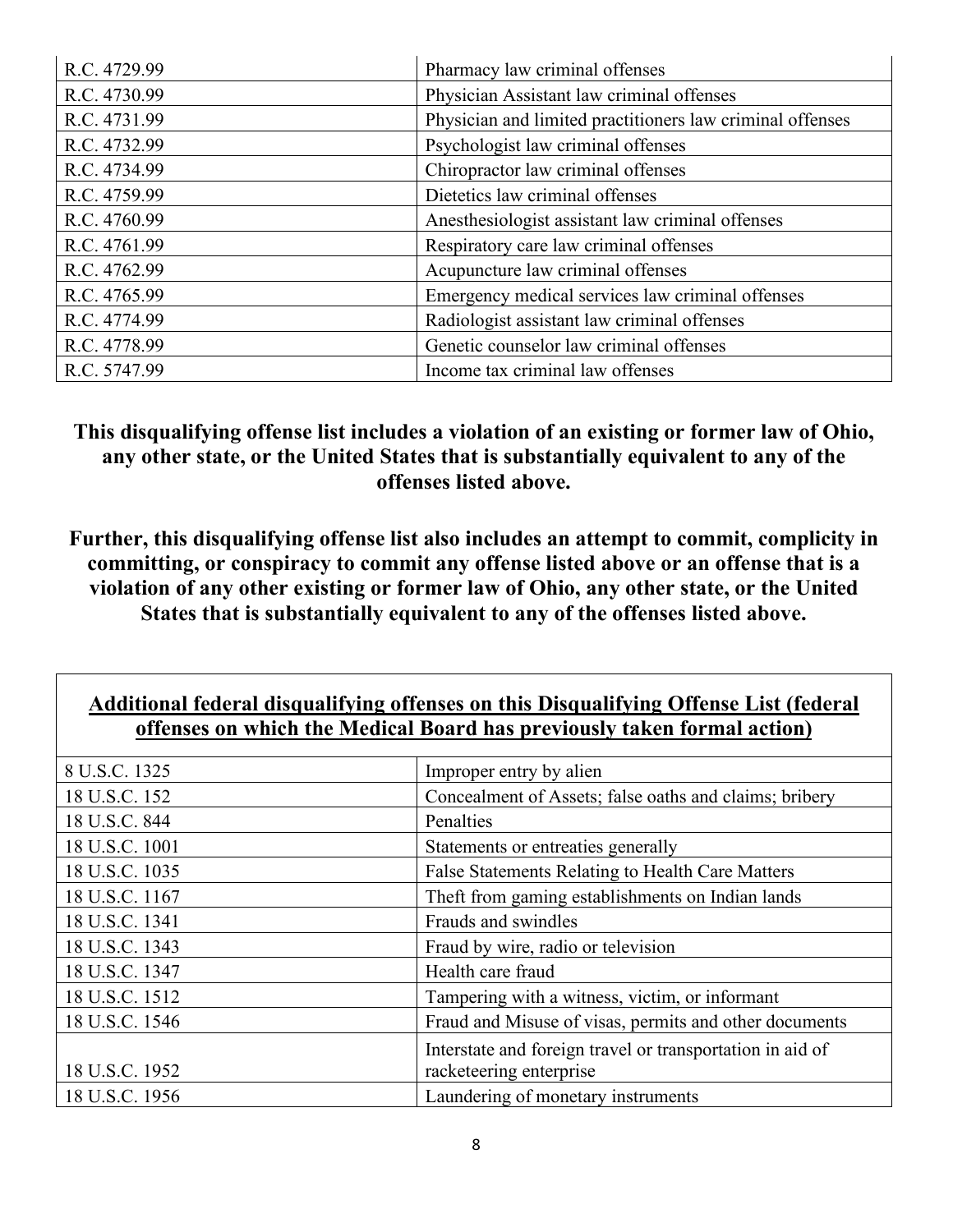| 18 U.S.C. 1957     | Engaging in monetary transactions in property derived from<br>specified unlawful activity       |
|--------------------|-------------------------------------------------------------------------------------------------|
| 18 U.S.C. 2113     | Bank Robbery and incidental crimes                                                              |
|                    | Certain activities relating to material involving the sexual                                    |
| 18 U.S.C. 2252     | exploitation of minors                                                                          |
|                    | Certain activities relating to material constituting or                                         |
| 18 U.S.C. 2252A    | containing child pornography                                                                    |
| 18 U.S.C. 2422     | <b>Coercion and Enticement</b>                                                                  |
| 18 U.S.C. 287      | False, Fictitious or Fraudulent Claims<br>Conspiracy to commit offense or to defraud the United |
| 18 U.S.C. 371      | <b>States</b>                                                                                   |
| 18 U.S.C. 513      | Securities of the States and private entities                                                   |
| 18 U.S.C. 641      | Public money, property or records                                                               |
| 18 U.S.C. 827      | <b>False Claims</b>                                                                             |
| 21 U.S.C. 331      | <b>Prohibited Acts</b>                                                                          |
| 21 U.S.C. 333      | Penalties                                                                                       |
| 21 U.S.C. 352      | Misbranded drugs and devices                                                                    |
|                    | Exemptions and consideration for certain drugs, devices, and                                    |
| 21 U.S.C. 353      | biological products                                                                             |
| 21 U.S.C. 355      | New drugs                                                                                       |
| 21 U.S.C. 822      | Persons required to register                                                                    |
| 21 U.S.C. 841      | Prohibited Acts A                                                                               |
| 21 U.S.C. 842      | Prohibited Acts B                                                                               |
| 21 U.S.C. 843      | Prohibited Acts C                                                                               |
| 21 U.S.C. 853      | Criminal forfeitures                                                                            |
| 21 U.S.C. 856      | Maintaining drug-involved premises                                                              |
| 21 U.S.C. 952      | Importation of controlled substances                                                            |
| 21 U.S.C. 960      | Prohibited acts A                                                                               |
| 26 U.S.C. 7201     | Attempt to Evade or Defeat Tax                                                                  |
| 26 U.S.C. 7202     | Willful Failure to Collect or Pay Over Tax                                                      |
| 26 U.S.C. 7203     | Willful failure to file return, supply information, or pay tax                                  |
| 26 U.S.C. 7206     | Fraud and false statements                                                                      |
| 26 U.S.C. 7207     | Fraudulent returns, statements, or other documents                                              |
| 31 U.S.C. 5314     | Records and reports on foreign financial agency transactions                                    |
| 31 U.S.C. 5322     | <b>Criminal Penalties</b>                                                                       |
| 31 U.S.C. 5324     | Structuring transactions to evade reporting requirement<br>prohibited                           |
| 42 U.S.C. 1320a-7b | Criminal penalties for acts involving Federal health care<br>programs                           |
| 49 U.S.C. 46505    | Carrying a weapon or explosive on an aircraft                                                   |
| 50 U.S.C. 1702     | Presidential authorities                                                                        |
| 50 U.S.C. 1705     | Penalties                                                                                       |